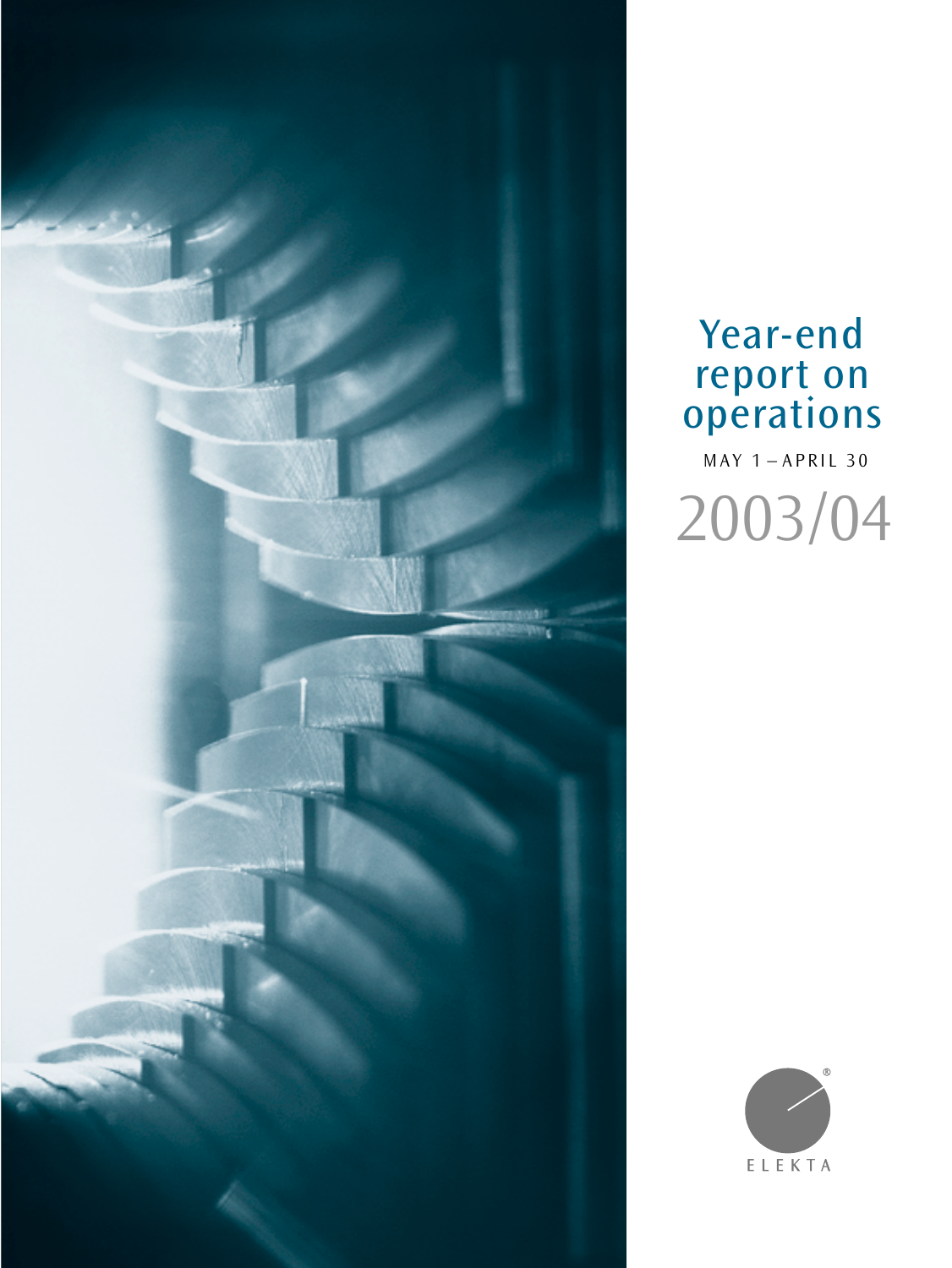# Year-end report on operations May 1-April 30 2003/04

- **Profit after taxes increased to SEK 248 M (234). Earnings per share before dilution increased to SEK 7.63 (7.29) and after dilution to SEK 7.63 (7.14).**
- **Operating profit amounted to SEK 306 M (323) and the operating margin was 11 percent (12).**
- **Cash flow after investments rose sharply to SEK 363 M (288).**
- Order bookings rose 2 percent to SEK 3,262 M **(3,186). At fixed exchange rates, order bookings increased 12 percent. Order bookings in the fourth quarter were SEK 1,119 M (974), up 15 percent.**
- **The order backlog at April 30, 2004 amounted to SEK 2,728 M (2,411), a record high level.**
- **Net sales rose 4 percent to SEK 2,900 M (2,781). At fixed exchange rates, net sales increased 14 percent.**
- **The Board proposes that the Annual General Meeting provides authorization for buy-back of shares in Elekta AB corresponding to a maximum of 10 percent of the total number of shares outstanding.**

Elekta is the market leader in equipment for radiosurgery and stereotactic treatment of brain disorders and the world's second largest supplier of radiation equipment for the treatment of cancer.

The markets for Elekta products and treatment methods continue to develop positively and Elekta is successively strengthening its market position. As a result of successful product development, Elekta has now established a modern and competitive range of complete clinical solutions within:

- Precision Radiation Therapy
- Image Guided Radiation Therapy
- Stereotactic Radiation Therapy
- Gamma Knife® surgery
- Stereotactic Neurosurgery
- Functional Mapping

#### **New systems for radiation treatment with extreme precision launched during May**

Elekta is a world-leading supplier of equipment for precision treatment of cancer and brain disorders and leads the development of advanced technology for intensity modulated radiation therapy (IMRT) and image-guided radiation therapy (IGRT) for treatment of tumor diseases. Elekta is the only supplier with IGRT systems in clinical operations, which gives online access to 3D CT images (Volume View™) allowing clinics to track organ movement during treatment and which makes it possible to treat tumor diseases with very high precision. Elekta's system also offers advanced two dimensional visualization in still pictures (PlanarView™) and time-lapse (MotionView™).

Interest in image-guided radiation therapy is high, particularly from larger hospitals. Elekta's system for IGRT – Elekta Synergy™ – has regulatory approvals in both Europe and the USA. Elekta's order bookings have developed well in this area.

During May, Elekta Synergy™ S, a new, highly advanced solution for stereotactic precision radiation therapy of tumor diseases in the whole body, was launched. As a result of this new, unique technology, stereotactic image-guided radiation therapy can now be carried out with extreme precision, which opens new possibilities for higher radiation doses during fewer treatment sessions as well as for new treatment methods.

Leksell Gamma Knife® is the predominant and most advanced method for stereotactic radiosurgery in the brain and development toward expanded areas of application is continuing at a steady pace. In addition to vascular malformations and tumors, applications such as radiosurgical treatment of eye diseases as well as functional disorders of the brain are increasing.

Leksell Gamma Knife® 4C, the fourth generation of Elekta's world-unique equipment for radiosurgery treatment of brain diseases, was launched in May. The improvements introduced in Leksell Gamma Knife® 4C simplify the treatment flow, enhance precision and provide new, integrated image treatment possibilities. Image processing using Leksell GammaPlan® with MultiView™ provides the users a previously unattainable possibility to integrate images from various image sources, such as CT, MRI and PET and as a result achieves improved treatment precision and treatment results.

Both Elekta Synergy™ S and Leksell Gamma Knife® 4C were launched with great success at the annual meeting for American Association of Neurological Surgeons (AANS), in Orlando, Florida, May 3–5.

#### **Order bookings and order backlog**

Order bookings rose 2 percent to SEK 3,262 M (3,186). Oncology products increased 9 percent to

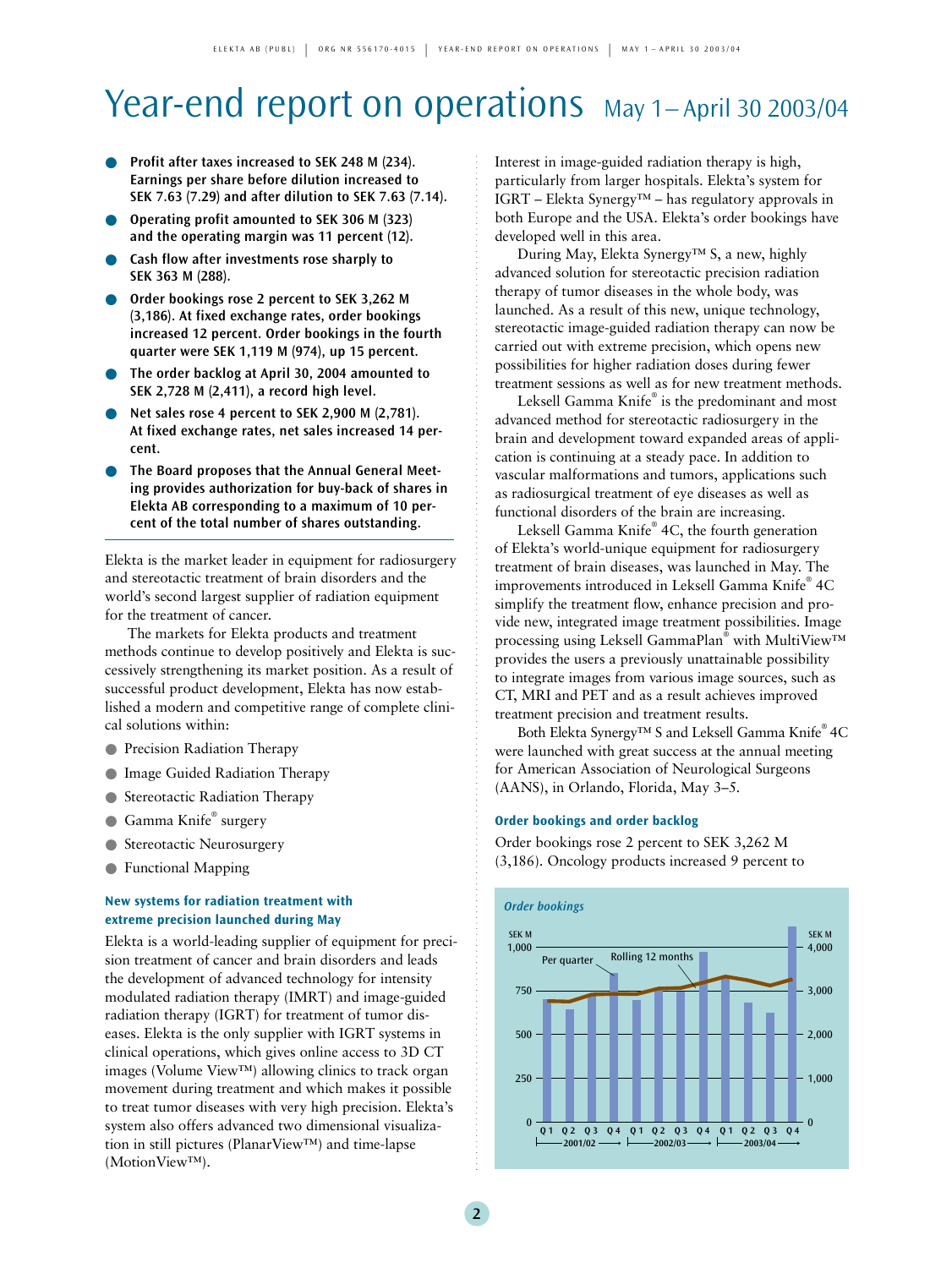| Order bookings              |                      |             |                      |                      |                |  |  |  |
|-----------------------------|----------------------|-------------|----------------------|----------------------|----------------|--|--|--|
| <b>Ouarter 4</b><br>2003/04 | Quarter 4<br>2002/03 | Change<br>% | 12 months<br>2003/04 | 12 months<br>2002/03 | Change<br>%    |  |  |  |
| 542                         | 302                  | 79          | 1,476                | 1,310                | 13             |  |  |  |
| 401                         | 381                  | 5           | 1,065                | 1,141                | $-7$           |  |  |  |
| 45                          | 187                  | $-76$       | 229                  | 328                  | $-30$          |  |  |  |
| 131                         | 104                  | 26          | 492                  | 407                  | 21             |  |  |  |
| 1,119                       | 974                  | 15          | 3,262                | 3,186                | $\overline{2}$ |  |  |  |
|                             |                      |             |                      |                      |                |  |  |  |
| 857                         | 560                  | 53          | 2,331                | 2,143                | 9              |  |  |  |
| 262                         | 414                  | $-37$       | 931                  | 1,043                | $-11$          |  |  |  |
|                             |                      |             |                      |                      |                |  |  |  |

SEK 2,331 M (2,143) and neurosurgery products declined 11 percent to SEK 931 M (1,043). At fixed exchange rates, the Group's order bookings rose 12 percent, order bookings for oncology increased strongly by 19 percent and order bookings for neurosurgery was in

Demand for Elekta's products within both oncology and neurosurgery remains high. Order bookings for neurosurgical products are affected by the supply of third party financing. During the year, one large financial provider, servicing the healthcare sector, ceased its operations, which made it more difficult to find financing for medical equipment, mainly in the U.S. This has during parts of the year negatively affected the order intake for Leksell Gamma Knife® .

During the fourth quarter, Elekta successfully established broad cooperation with new financing sources and as of fiscal year 2004/05 will in cooperation with these financers offer full-coverage financial solutions for its customers.

Order bookings in the fourth quarter rose 15 percent to SEK 1,119 M (974).

The order backlog at April 30, 2004 amounted to SEK 2,728 M (2,411), a record high level.

#### **Market comments**

level with previous year.

Continued market growth in Europe

Order bookings in Europe, including the Middle East and Africa, rose 13 percent to SEK 1,476 M (1,310). At fixed exchange rates, total order bookings for the region rose 16 percent and for oncology products by 11 percent.

Demand in the European market for Elekta products continues to develop favorably and Elekta's position on the European market is strong. The interest in Elekta's solutions for IMRT and Elekta's unique technology for image-guided radiation therapy (IGRT) is great among leading cancer clinics. The need for additional capacity for radiation therapy of cancer is substantial in most countries in Europe. Many countries are continuing major investment programs for improved cancer care, including the UK, Italy and France.

Strong order intake for oncology in North and South America

Order bookings in North and South America declined 7 percent and amounted to SEK 1,065 M (1,141), a result of the weakening of the USD against the SEK. The USD weakened 15 percent against the SEK compared with the rate for 2002/03. At fixed exchange rates, order bookings in the region rose 8 percent. Order bookings for oncology increased strongly by 21 percent and neurosurgery declined 9 percent, calculated at fixed exchange rates.

Interest in Elekta's unique clinical solutions for 3D image-guided radiation therapy – Elekta Synergy™ and Elekta Synergy<sup>™</sup> S – is high also in the U.S. market, primarily from larger clinics.

Reduced access to third-party financing has affected order bookings and deliveries of Leksell Gamma Knife® adversely. However, during the fourth quarter Elekta established cooperation with other financing sources.

#### Weak quarter in Japan

Order bookings in Japan declined 30 percent to SEK 229 M (328). At fixed exchange rates, order bookings were down 23 percent.

Elekta holds a strong position on the Japanese market. A relatively high penetration of Leksell Gamma Knife® in Japan provides for a continued favorable demand for upgrades and after-market sales. This demand is expected to increase as a result of the authorities' approval of Leksell Gamma Knife® C 1.2 that was announced in March 2004.

Interest in equipment for magnetoencephalography – Elekta Neuromag™ – is high in Japan, with a number of leading research centers working on developing clinical methods and procedures. This equipment has now also been assigned a fixed compensation level within the Japanese healthcare system.

#### Continued favorable demand in Asia

Order bookings in Asia, excluding Japan, rose 21 percent to SEK 492 M (407). At fixed exchange rates, order bookings increased 43 percent.

Demand for Elekta's equipment has developed favorably, with major interest shown by countries with strong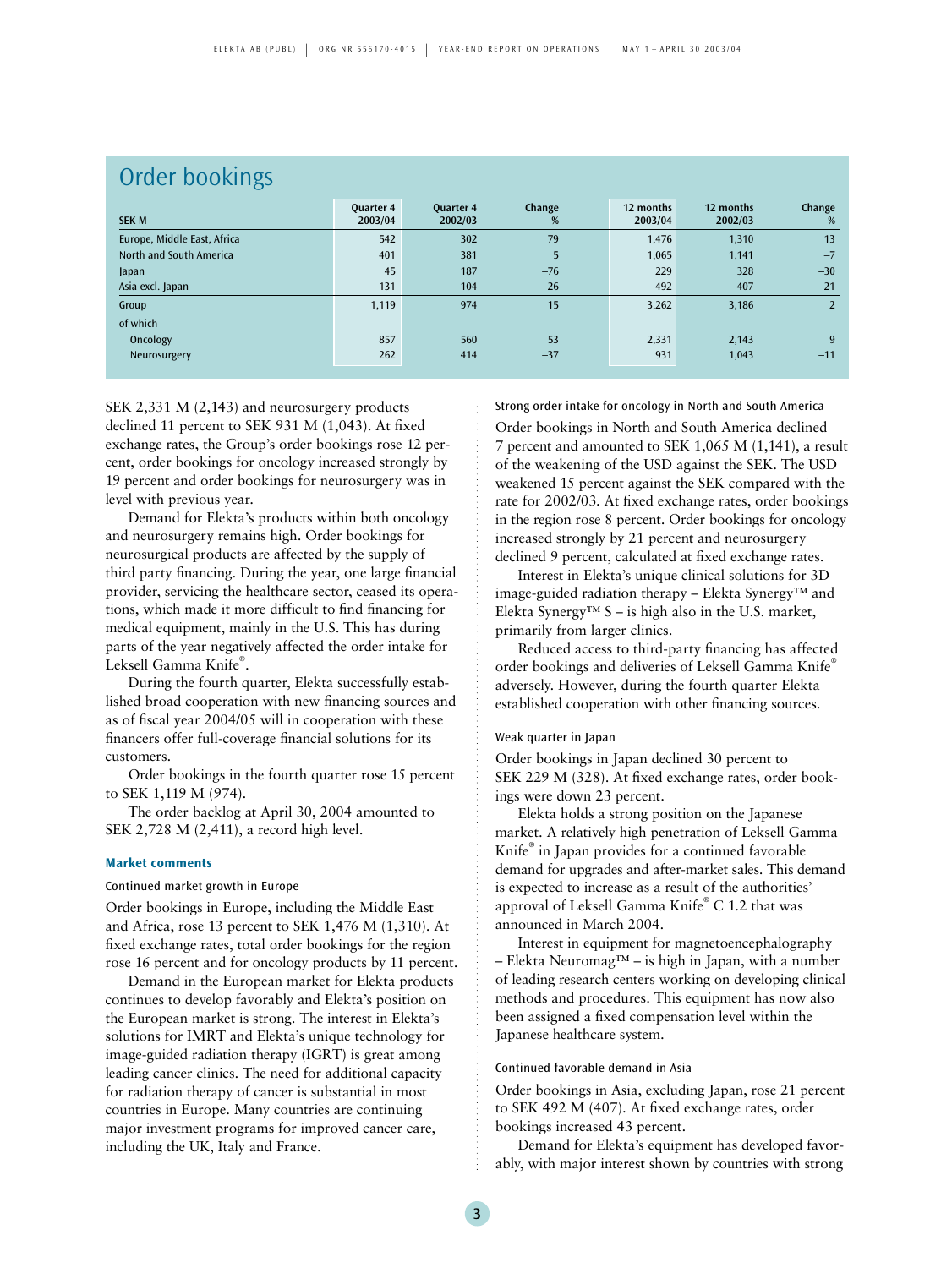## Income statement

| <b>SEK M</b>                                       | 3 months<br>Feb-Apr<br>2003/04 | 3 months<br>Feb-Apr<br>2002/03 | 12 months<br>May-Apr<br>2003/04 | 12 months<br>May-Apr<br>2002/03 |
|----------------------------------------------------|--------------------------------|--------------------------------|---------------------------------|---------------------------------|
| Net sales                                          | 879                            | 744                            | 2,900                           | 2,781                           |
| Cost of products sold                              | $-544$                         | $-461$                         | $-1,783$                        | $-1,758$                        |
| <b>Gross income</b>                                | 335                            | 283                            | 1,117                           | 1,023                           |
| Selling expenses                                   | $-95$                          | $-98$                          | $-375$                          | $-356$                          |
| Administrative expenses                            | $-90$                          | $-80$                          | $-291$                          | $-285$                          |
| R&D expenses                                       | $-63$                          | $-49$                          | $-218$                          | $-148$                          |
| Exchange differences in operation                  | 27                             | 32                             | 73                              | 89                              |
| <b>Operating result</b>                            | 114                            | 88                             | 306                             | 323                             |
| Result from participations in associated companies | 1                              | 3                              | 8                               | 11                              |
| Interest income                                    | 5                              | 9                              | 27                              | 22                              |
| Interest expenses                                  | $-6$                           | $-7$                           | $-16$                           | $-15$                           |
| Financial exchange differences                     | $\mathbf{1}$                   | $-12$                          | $\mathbf{0}$                    | $-24$                           |
| Income after financial items                       | 115                            | 81                             | 325                             | 317                             |
| <b>Taxes</b>                                       | $-5$                           | $-5$                           | $-77$                           | $-88$                           |
| Minority                                           |                                | $\mathbf{1}$                   |                                 | 5                               |
| Net income                                         | 110                            | 77                             | 248                             | 234                             |
| Earnings per share before dilution                 | 3.42                           | 2.36                           | 7.63                            | 7.29                            |
| Earnings per share after dilution                  | 3.45                           | 2.32                           | 7.63                            | 7.14                            |
| Cash flow                                          |                                |                                |                                 |                                 |
| Operating cash flow                                | 122                            | 79                             | 372                             | 315                             |
| Change in working capital                          | 134                            | 82                             | 76                              | 46                              |
| <b>Cash flow before investments</b>                | 256                            | 161                            | 448                             | 361                             |
| Investments and disposals                          | $-15$                          | $-53$                          | $-85$                           | $-73$                           |
| Cash flow after investments and disposals          | 241                            | 108                            | 363                             | 288                             |
| <b>External financing</b>                          | $-324$                         | $-10$                          | $-302$                          | 231                             |
| Change in liquid assets                            | $-75$                          | 150                            | 64                              | 551                             |

# Balance sheet

| <b>SEK M</b>                                           | Apr 30, 2004 | Apr 30, 2003 |
|--------------------------------------------------------|--------------|--------------|
| Intangible fixed assets                                | 372          | 408          |
| Tangible fixed assets                                  | 134          | 83           |
| <b>Financial fixed assets</b>                          | 16           | 16           |
| Inventories                                            | 311          | 258          |
| <b>Receivables</b>                                     | 1,092        | 1,110        |
| Liquid assets                                          | 1,151        | 1,087        |
| <b>Total assets</b>                                    | 3,076        | 2,962        |
| Shareholders' equity                                   | 1,413        | 1,445        |
| Minority                                               | 158          | 110          |
| Interest-bearing liabilities                           | 231          | 252          |
| Interest-free liabilities                              | 1,274        | 1,155        |
| Total shareholders' equity, provisions and liabilities | 3,076        | 2,962        |

# Changes in shareholders' equity

| <b>SEK M</b>                           | Apr 30, 2004 | Apr 30, 2003 |
|----------------------------------------|--------------|--------------|
| Opening balance                        | 1,445        | 1,272        |
| Option premiums and warrants exercised | 26           | <b>22</b>    |
| <b>Redemption of shares</b>            | $-312$       |              |
| <b>Translation differences</b>         | 6            | $-83$        |
| Net income                             | 248          | 234          |
| Closing balance                        | 1,413        | 1,445        |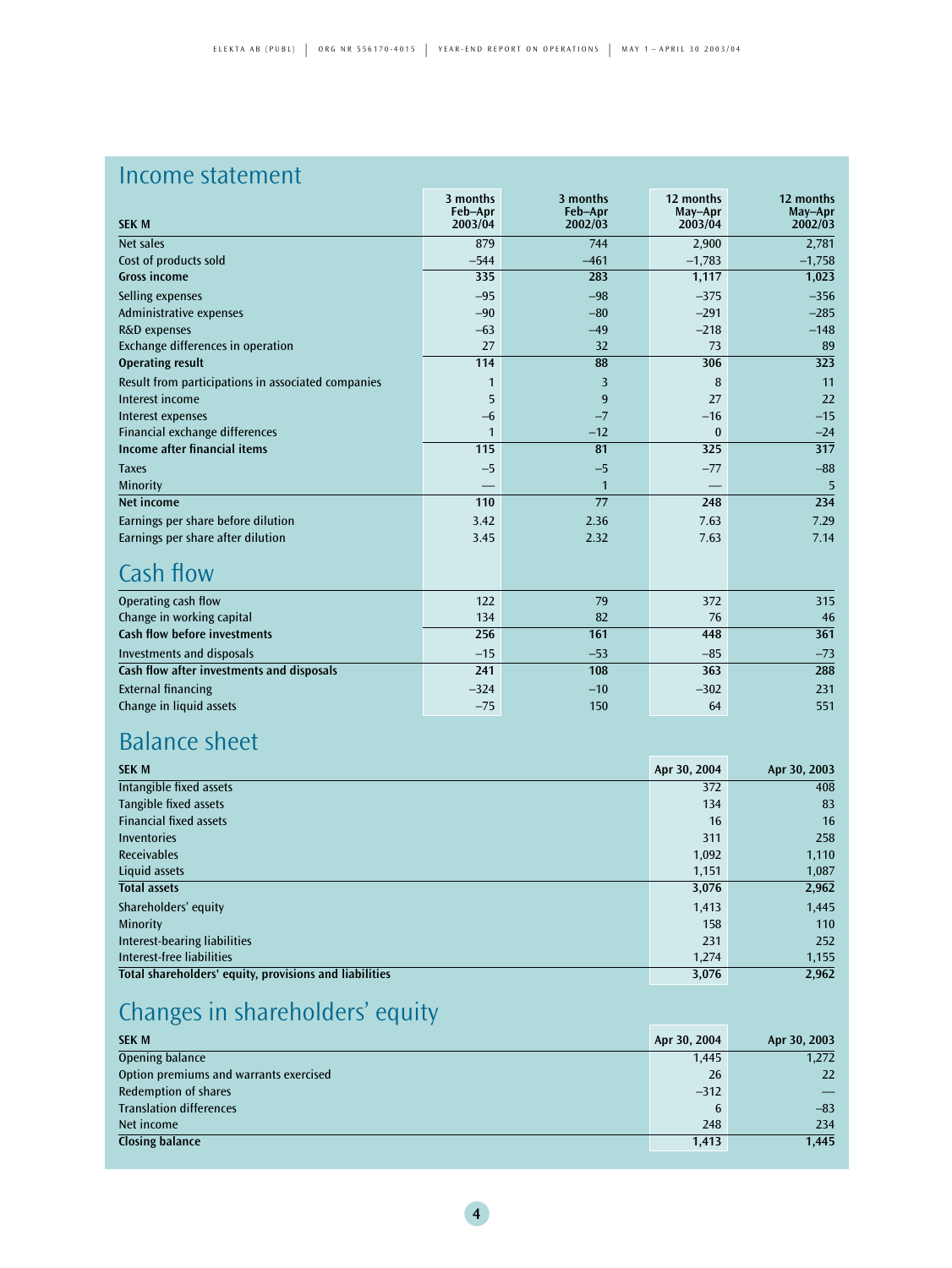## Key figures

|                                   | 12 months*<br>May-Apr<br>2000/01 | 12 months<br>May-Apr<br>2001/02 | 12 months<br>May-Apr<br>2002/03 | 12 months<br>May-Apr<br>2003/04 |
|-----------------------------------|----------------------------------|---------------------------------|---------------------------------|---------------------------------|
| Order bookings, SEK M             | 2,402                            | 2,927                           | 3,186                           | 3,262                           |
| Net sales, SEK M                  | 2,160                            | 2,738                           | 2,781                           | 2,900                           |
| Operating result, SEK M           | 92                               | 207                             | 323                             | 306                             |
| Operating margin, %               | $\overline{4}$                   | 8                               | 12                              | 11                              |
| Profit margin, %                  | 3                                | 8                               | 11                              | 11                              |
| Shareholders' equity, SEK M       | 887                              | 1,272                           | 1,445                           | 1,413                           |
| Capital employed, SEK M           | 1,178                            | 1,313                           | 1,697                           | 1,644                           |
| Equity/assets ratio, %            | 39                               | 50                              | 49                              | 46                              |
| Return on shareholders' equity, % | 5                                | 13                              | 17                              | 17                              |
| Return on capital employed, %     | 10                               | 19                              | 22                              | 20                              |

## Data per share

|                                   | 12 months*<br>May-Apr<br>2000/01 | 12 months<br>May-Apr<br>2001/02 | 12 months<br>May-Apr<br>2002/03 | 12 months<br>May-Apr<br>2003/04 |
|-----------------------------------|----------------------------------|---------------------------------|---------------------------------|---------------------------------|
| Earnings per share                |                                  |                                 |                                 |                                 |
| before dilution, SEK              | 1.52                             | 4.66                            | 7.29                            | 7.63                            |
| after dilution, SEK               | 1.89                             | 4.56                            | 7.14                            | 7,63                            |
| Cash flow per share               |                                  |                                 |                                 |                                 |
| before dilution, SEK              | 8.11                             | 3.64                            | 8.99                            | 11.14                           |
| after dilution, SEK               | 7.90                             | 3.63                            | 8.81                            | 11.14                           |
| Shareholders' equity              |                                  |                                 |                                 |                                 |
| before dilution, SEK              | 31.84                            | 40.03                           | 44.79                           | 45.49                           |
| after dilution, SEK               | 35.03                            | 39.89                           | 44.58                           | 45.49                           |
| Interest on converted debentures, |                                  |                                 |                                 |                                 |
| net after tax, SEK M              | 17                               | 3                               |                                 |                                 |
| Average number of shares,         |                                  |                                 |                                 |                                 |
| before dilution, 000s             | 27,854                           | 31,048                          | 32,019                          | 32,585                          |
| after dilution, 000s              | 31,662                           | 32,504                          | 32,694                          | 32,585                          |
| Number of shares at closing,      |                                  |                                 |                                 |                                 |
| before dilution, 000s             | 27,854                           | 31,765                          | 32,256                          | 31,066                          |
| after dilution, 000s              | 31,662                           | 33,084                          | 32,988                          | 31,066                          |

\* Restated for new accounting principles for taxes.

The increase shown in 2000/01 is from debentures converted 2001. Dilution in the years after refers to warrants program 1999/2002 and 2000/2003.

| <b>Exchange rates</b> |          |         |              |        |        |                     |              |  |
|-----------------------|----------|---------|--------------|--------|--------|---------------------|--------------|--|
|                       |          |         | Average rate |        |        | <b>Closing rate</b> |              |  |
|                       |          | May-Apr | May-Apr      | Change | Apr 30 | Apr 30              | Change       |  |
| Country               | Currency | 2003/04 | 2002/03      | %      | 2004   | 2003                | %            |  |
| Europe                | 1 EUR    | 9.125   | 9.169        |        | 9.138  | 9.115               | $\mathbf{0}$ |  |
| <b>Great Britain</b>  | 1 GBP    | 13.184  | 14.145       | $-7$   | 13.550 | 13.050              | 4            |  |
| Japan                 | 100 IPY  | 6.895   | 7.517        | $-8$   | 6.930  | 6.860               |              |  |
| <b>United States</b>  | 1 USD    | 7.717   | 9.096        | $-15$  | 7.658  | 8.195               | $-7$         |  |

#### **Accounting principles**

This report has been prepared in accordance with Sweden's Annual Accounts Act and recommendation RR20 on Interim Reports, issued by the Swedish Financial Accounting Standards Council. The accounting principles and calculation methods applied are the same as those used in the most recent Elekta Annual Report. As of 2003, Elekta applies the Swedish Financial Accounting Standards Council's recommendation RR 25 on segment accounting. Elekta's business operations are confined to a single operating segment, namely treatment methods for cancer and brain disorders, and reference is therefore made to the income statement and balance sheet in regard to primary segment accounting.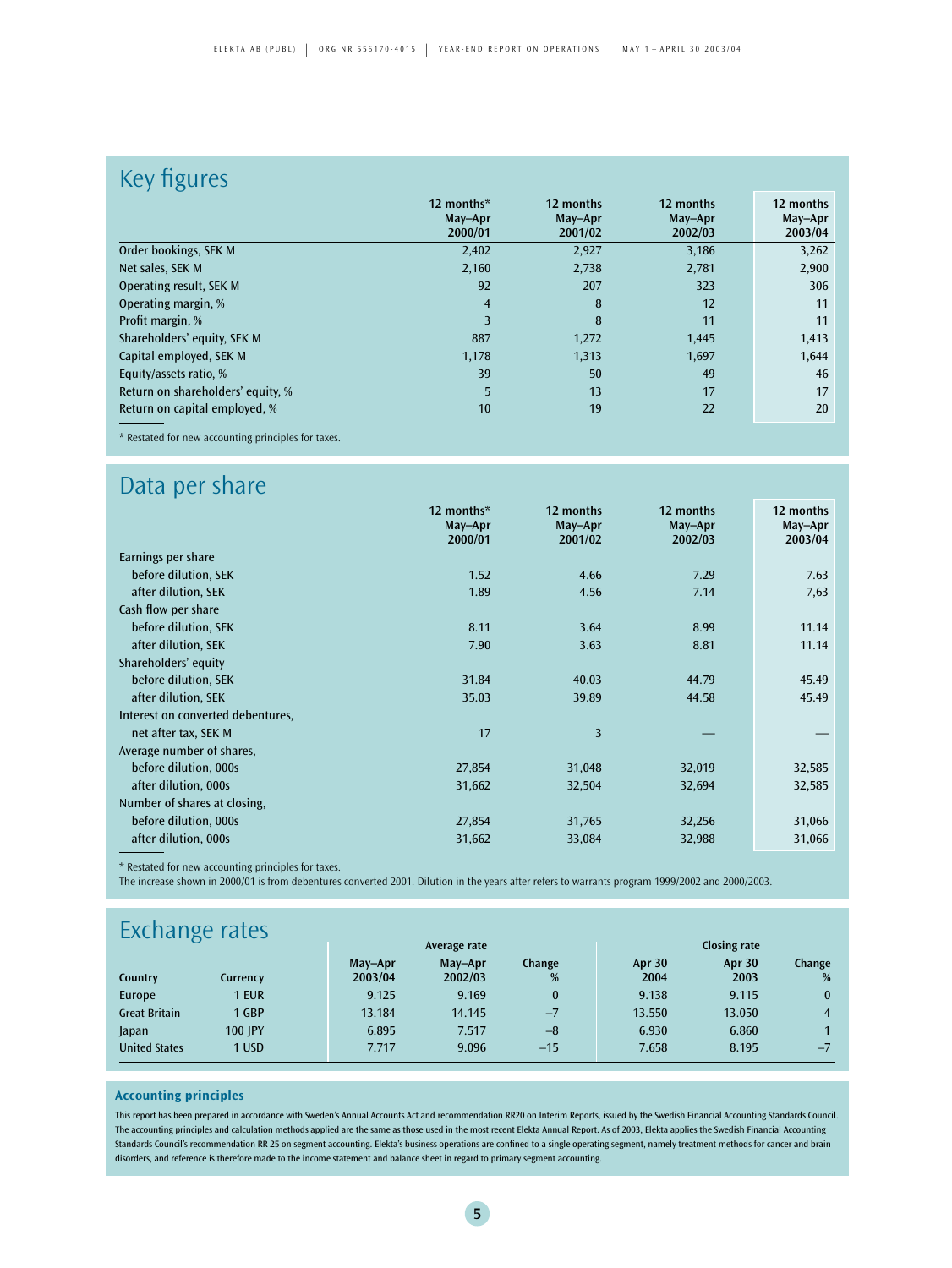### Net sales

| <b>SEK M</b>                | <b>Ouarter 4</b><br>2003/04 | <b>Ouarter 4</b><br>2002/03 | Change<br>% | 12 months<br>2003/04 | 12 months<br>2002/03 | Change<br>%    |
|-----------------------------|-----------------------------|-----------------------------|-------------|----------------------|----------------------|----------------|
| Europe, Middle East, Africa | 411                         | 239                         | 72          | 1,319                | 1,019                | 29             |
| North and South America     | 283                         | 313                         | $-10$       | 868                  | 1,160                | $-25$          |
| Japan                       | 71                          | 99                          | $-28$       | 303                  | 224                  | 35             |
| Asia excl. Japan            | 114                         | 93                          | 23          | 410                  | 378                  | 8              |
| Group                       | 879                         | 744                         | 18          | 2,900                | 2,781                | $\overline{4}$ |
| of which                    |                             |                             |             |                      |                      |                |
| Oncology                    | 559                         | 491                         | 14          | 1,876                | 1.937                | $-3$           |
| Neurosurgery                | 320                         | 253                         | 26          | 1,024                | 844                  | 21             |

economies in the region. The need for equipment for the treatment of tumor-related diseases is very substantial in most Asian countries. Elekta holds a strong market position in the region.

#### Strong development for after-market products and services

The order intake for Elekta's products for the aftermarket increased during the year to SEK 1,087 M (966).

With the rapid growth of the installed base of Elekta's products, the after-market products and services are becoming increasingly important. As a consequence, Elekta has introduced a new world wide organization and new systems to fully exploit this opportunity. During 2003/04 order intake and contribution improved significantly.

#### **Net sales**

Consolidated net sales increased 4 percent to SEK 2,900 M (2,781). At fixed exchange rates, net sales were up 14 percent, which is in line with Elekta's financial objective of 10-15 percent.

Net sales for oncology products declined 3 percent to SEK 1,876 M (1,937). Net sales of neurosurgery products increased 21 percent to SEK 1,024 M (844).

Net sales of after-market products and services increased 14 percent to SEK 900 M (791), corresponding to 31 percent (28) of consolidated net sales.

Net sales in the fourth quarter rose 18 percent to SEK 879 M (744).

#### **Result**

Operating profit declined by SEK 17 M to SEK 306 M (323). Exchange rate movements affected profit negatively by approximately SEK 115 M. A lower capitalization of ongoing development projects and higher amortization of development costs affected profit negatively by SEK 45 M compared with last fiscal year. The operating margin was 11 percent (12).

The gross margin rose to 39 percent (37) as a result of improvements in efficiency, product mix and greater profitability in service operations.

The cost increase noted during the period was due

mainly to continued investments in the development of new advanced technology and clinical solutions.

Investments in research and development rose 13 percent to SEK 210 M (185), corresponding to 7 percent (7) of net sales. The Swedish Financial Accounting Standards Council's RR15 recommendation (IAS 38), which advises capitalization of certain development expenses, results in increased earnings volatility, depending on the phase reached by the particular development project. Capitalization/amortization had an adverse impact of SEK 8 M (pos: 37) on profit. Specific projects were capitalized with SEK 8 M (41), while the remainder was expensed. Amortization of capitalized development amounted to SEK 16 M (4).

Year-on-year exchange rate movements had an adverse impact of approximately SEK 115 M on operating profit. Elekta hedges contracted net flows and part of expected net flows over a rolling 18-month period through forward contracts. Unrealized exchange rate gains, compared with currency exchange rates on April 30 for forward contracts that were not revalued in the balance sheet, amounted to SEK 27 M.

Operating profit in the fourth quarter rose 30 percent to SEK 114 M (88), mainly as a result of increased volumes. The operating margin was 13 percent (12).

Net financial items amounted to income of SEK 19 M

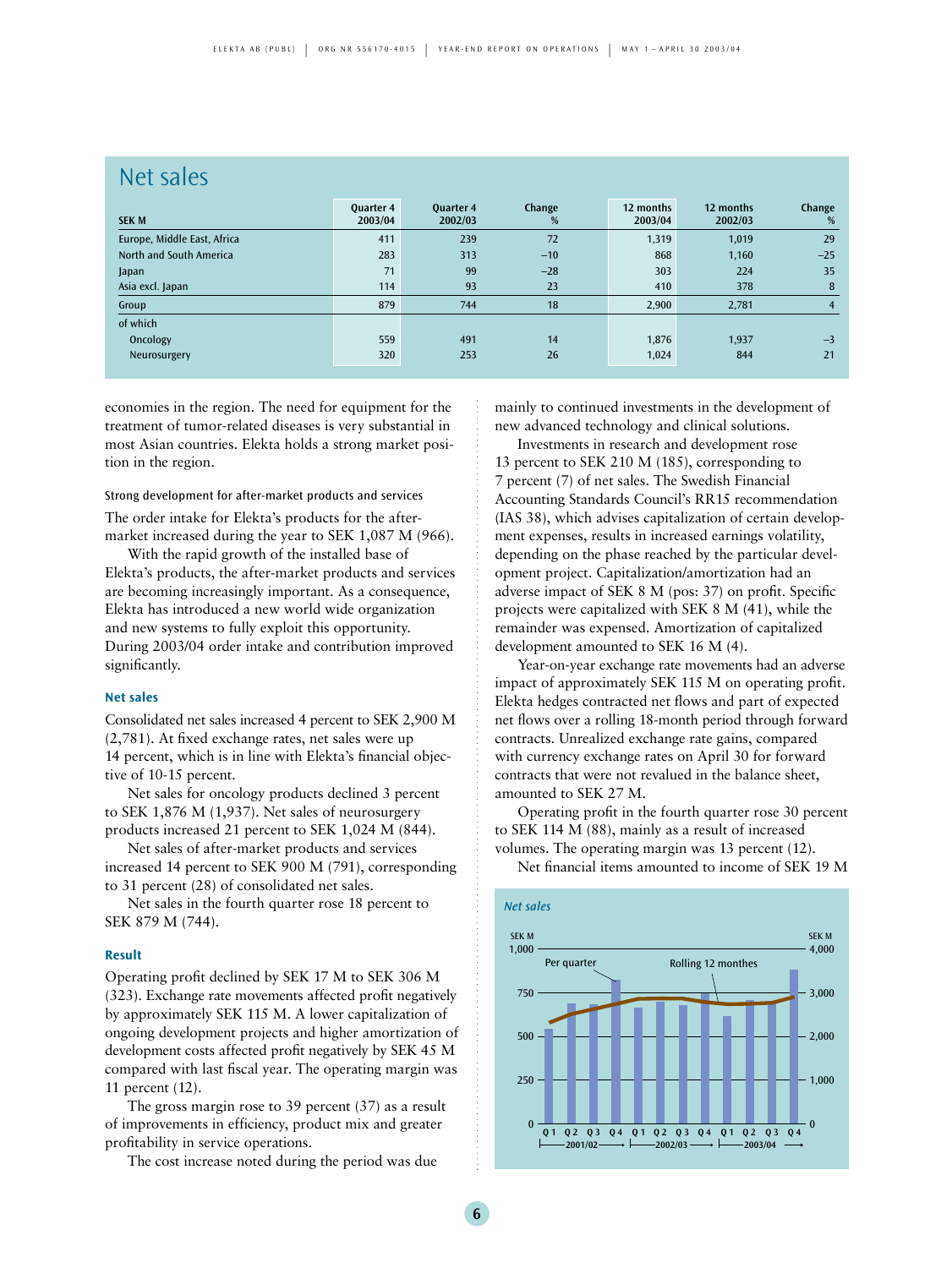

(expense: 6), including net interest income of SEK 11 M (7). Earnings from participations in associated companies amounted to SEK 8 M (11), including a loss of SEK 2 M on a divestment. Financial exchange differences amounted to SEK 0 M (loss: 24).

Profit after net financial items totaled SEK 325 M (317). Tax expenses relating to earnings fiscal 2003/04 have been calculated at SEK 103 M or 32 percent. Tax adjustments relating to previous years reduced tax expenses for the year. Total tax expense amounted to SEK 77 M of which deferred tax expense was SEK 24 M. Profit after taxes amounted to SEK 248 M (234).

Earnings per share amounted to SEK 7.63 (7.29) before dilution and SEK 7.63 (7.14) after dilution. The 2001/04 warrants program had no dilution impact.

Return on equity amounted to 17 percent (17) and return on capital employed was 20 percent (22). Based on the full impact of share redemption, return on capital employed would increase by 2 percentage points.

#### **Investments and depreciation/amortization**

Investments in intangible and tangible fixed assets amounted to SEK 99 M (78). A new test facility was





built in the UK and companies in Sweden and Italy moved to new premises during the year, which increased investments.

Amortization/depreciation of intangible and tangible fixed assets totaled SEK 88 M (68).

#### **Liquidity and financial position**

Cash flow before investments amounted to SEK 448 M (361). Cash flow after investments and divestments amounted to SEK 363 M (288).

Liquid assets totaled SEK 1,151 M (1,087). Of the bank balances held, SEK 76 M was pledged, primarily for commercial guarantees.

Interest-bearing liabilities amounted to SEK 231 M (252).

The equity/assets ratio was 46 percent (49).

During the fiscal year, 698,125 new Series B shares were subscribed through the exercise of allotted warrants within the framework of the established warrants program. The total number of shares on April 30 was 31,066,254.

#### **Redemption of shares and reduction of share capital**

The Annual General Meeting on September 22, 2003 voted to approve the Board's proposal to redeem every 17th share held for SEK 165 in cash. According to the final count, 1,887,713 were registered for redemption, corresponding to 97.4 percent of the maximum number of shares that were redeemable under this offer. SEK 311.5 M was transferred to Elekta's shareholders at the end of March 2004.

#### **Employees**

The average number of employees in the Group rose by 125, mainly within product creation process and as a result of increased volumes, to 1,136 (1,011).

The number of employees at the end of the fiscal year was 1,170 (1,073).